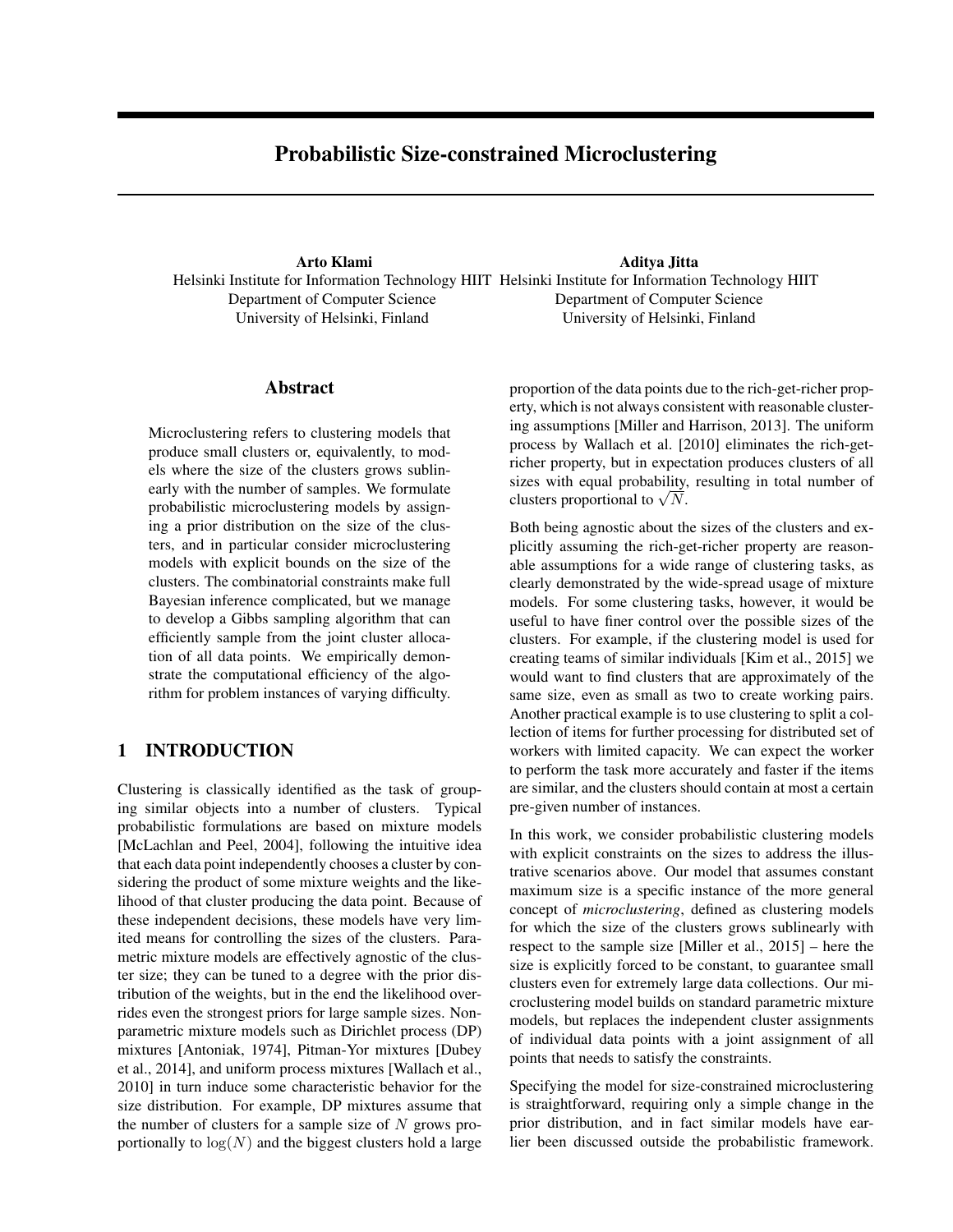Banerjee [2006] considered distance-based clustering models that produce clusters of approximatively the same size, and Zhu et al. [2010] added explicit constraints to K-means to utilize prior knowledge on the cluster sizes. Their solutions correspond effectively to maximum likelihood estimation, which is easy given access to standard constrained optimization tools, whereas the core challenge in our case is in conducting full Bayesian inference over the model.

In this work we discuss the challenge of jointly sampling the cluster assignments of all data points in our microclustering model and present two alternative algorithms for that purpose, a dynamic programming algorithm based on depth-first branch-and-bound, and a simple rejection sampler. We empirically demonstrate that these two alternatives dominate in different conditions, the former being efficient for highly constrained cases and the latter being optimal for loose constraints. We then construct a final sampling algorithm that utilizes both parts to produce a Gibbs sampler that is a direct generalization of the corresponding algorithm for regular mixture models: In the absence of constraints it draws the samples independently with no computational overhead, whereas with increasingly tight constraints it starts using the dynamic programming algorithm for improved efficiency.

Besides introducing the size-constrained clustering model, the main message of this article is to highlight that full Bayesian inference is also feasible for models with combinatorial constraints, encouraging people to explore the opportunities outside independent samples. Even though probabilistic reasoning under combinatorial constraints is generally hard [Roth, 1996], many practical probabilistic models result in sufficiently small problem instances that can today be solved efficiently. Explicit constraints can hence be effective in constraining the model and often the computational overhead needed for finding the solution is small compared to the gain in overall performance. We are currently aware of only limited existing literature in this direction; Chen et al. [2005] and Dobra et al. [2006] presented MCMC algorithms for sampling contingency tables with constrained marginals, Klami [2012, 2013] considered posterior inference over permutations to solve crossdomain object matching problems, and Wang et al. [2015] presented an MCMC algorithm for combinatorial problems related to phylogenetic trees.

## 2 MICROCLUSTERING

Miller et al. [2015] define microclustering as any clustering model where the size of the clusters grow sublinearly with the total number of data points. Even though their formulation considers non-parametric models, the concept itself is useful also for parametric models where the number or size of the clusters is chosen via other means during the modeling process.

The core requirement for building probabilistic microclustering models is to have control over the sizes of the clusters. Regular mixture models have no control over the size distribution besides the prior weights (that can be dominated by the likelihood) because their independent data point assignment prior

$$
p({z_n}_{n=1}^N|\theta) = \prod_{n=1}^N p(z_n|\theta)
$$
 (1)

implies that the conditional posterior  $p(z_n|\{z_n\}_{-n}, \theta)$  =  $p(z_n|\theta)$  is independent of the other assignments. Hence the sizes of the clusters cannot influence the decision of the individual sample. Marginalizing the parameters  $\theta$  out introduces such a dependency, but its nature is completely determined by the prior used on  $\theta$  and cannot be controlled easily. See Wallach et al. [2010] for both theoretical and empirical analysis of the resulting cluster size distributions for various non-parametric prior processes.

Explicit control over the cluster sizes is conceptually easy to obtain, by replacing the prior in (1) with one that factorizes over the clusters and not the samples:

$$
p({z_n}_{n=1}^N|\theta) = \prod_{k=1}^K p(s_k|\theta),
$$

where  $s_k$  is the number of data points assigned to the  $\sum_{n=1}^{N} \mathbb{I}(z_n = k)$  where  $\mathbb{I}(\cdot)$  evaluates to one if its argukth cluster. It is linked to the assignments as  $s_k$  = ment is true and otherwise to zero. In other words, we assume that all joint assignments that result in cluster sizes  ${s_k}_{k=1}^K$  are equally probable, and their number does not directly influence the probability.

This general formulation leaves open the specific prior given for the sizes. Miller et al. [2015] introduced a nonparametric microclustering model that assumes the cluster sizes follow a negative binomial distribution, whereas we will be using constant priors over a set of legal cluster sizes. One might also imagine other practical choices, such as constant probability for some favoured cluster size with exponential decay for violations from that size. In general, this choice will be application-specific and hence the priors should be subjective, rather unconventionally for mixture modeling in general.

#### 2.1 SIZE-CONSTRAINED MICROCLUSTERING

In this work, we consider microclustering models with explicit hard constraints on the cluster sizes, applicable for scenarios where the (typically maximum) size of a clusters is determined by external channel constraints. These clustering models clearly belong to the family of microclustering models, since the size of the clusters is constant with respect to the total number of data points and hence sublinear. The explicit constraints are easy to formulate but require constrained optimization techniques for inference.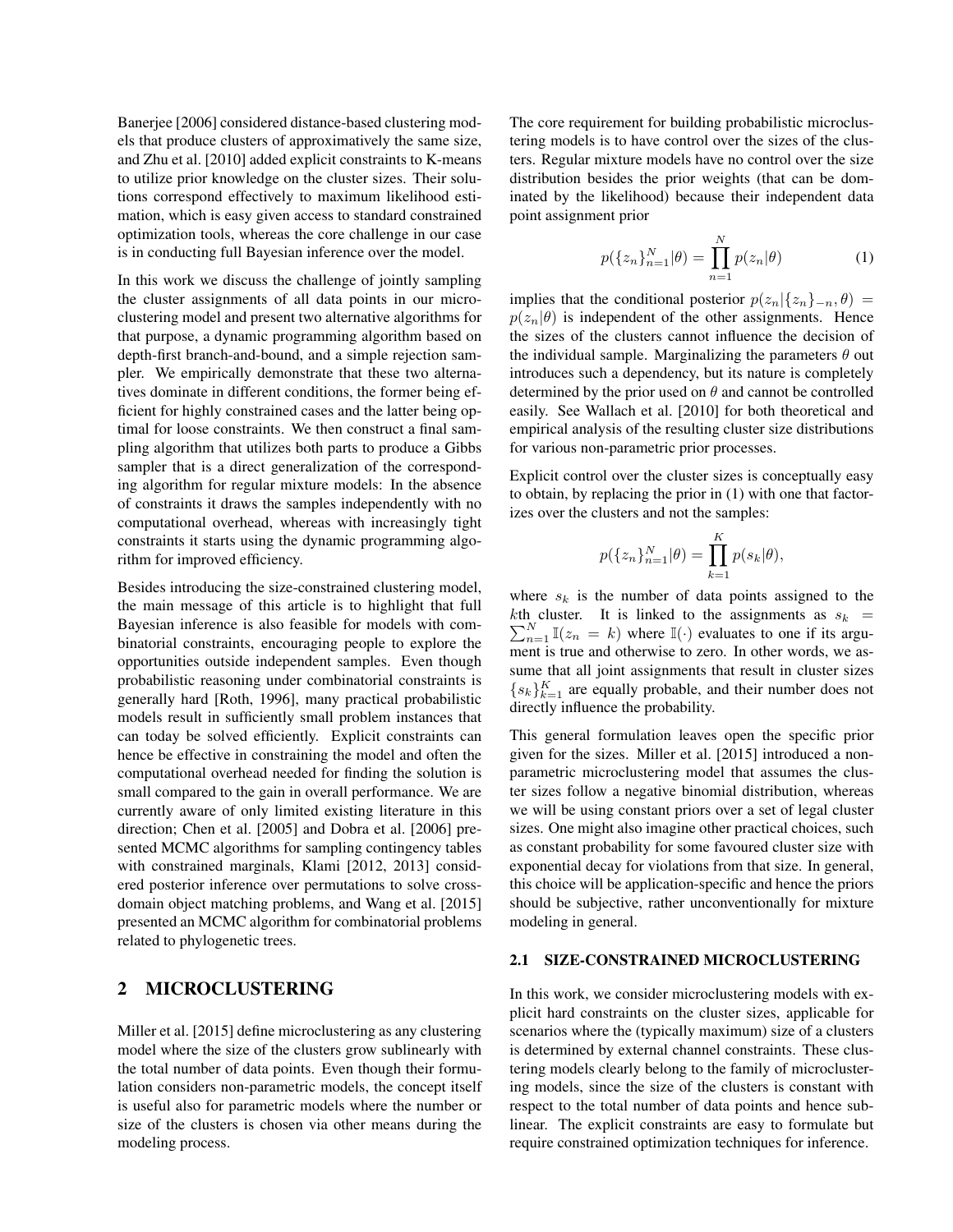Our model that restricts the sizes between  $L$  and  $U$  is

$$
p(\{x_n\}|\phi, \{z_n\}) = \prod_{n=1}^{N} p(x_n|\phi, z_n) = \prod_{n=1}^{N} g(x_n, \phi_{z_n}),
$$
  

$$
p(\{z_n\}) = \prod_{k=1}^{K} p(s_k),
$$
 (2)  

$$
p(s_k) = \frac{1}{U - L + 1} \delta(L \le s_k \le U),
$$

where  $g(x_n, \phi_{z_n})$  is some likelihood function and the model is coupled with a suitable prior  $p(\phi)$  on its parameters. In our experiments, we will use the Gaussian likelihood  $\log g(x_n, \phi_k) = C - \frac{1}{2}(x_n - \mu_k)^T \tau(x_n - \mu_k)$ with diagonal precision  $\tau$  and priors  $\mu \sim N(\mu_0, \Sigma_0)$  and  $\tau_d \sim \text{Gamma}(\alpha_0, \beta_0)$ , but the core inference algorithms for  $\{z\}$  works identically for any likelihood that factorizes over the samples. Here the constraints  $U$  and  $L$  are constant over the clusters, but all of the inference details apply also for cluster-specific constraints if such prior information is available.

### 3 INFERENCE

We now discuss the full Bayesian inference for the proposed model. The practical algorithmic details are given for a Gibbs sampler that samples the parameters  $\phi$  of the clusters given the assignments and the assignments  $\{z_n\}$ given the cluster parameters. The sampling equations for the cluster parameters are exactly as in any standard mixture model, and are not discussed here in any more detail.

The challenging part is sampling the assignments, which needs to be done jointly for all data points due to the prior distribution and constraints (2) defined for the whole collection instead of individual points. We will first briefly explain how the maximum likelihood solution is easy to find, and then proceed to present two alternatives algorithms for producing samples from the posterior distribution.

As a side remark, the microclustering model of Miller et al. [2015] sidesteps the issue of joint sampling by sampling the allocations of individual samples conditional on all others allocations, from  $p(z_n|z_{-n})$ . This is feasible in their model that does not have hard constraints, but results in long auto-correlation time due to aggressive conditioning. For our model such a sampler would be catastrophic if the constraints are tight; in the extreme case where the cluster sizes are forced to exact values it could never change the allocation since all clusters except the one where this data point was previously allocated at would be full.

#### 3.1 THE MOST LIKELY ASSIGNMENT(S)

An important initial observation is that we can efficiently find the most likely assignment by solving the integer programming problem

$$
\max \sum_{n=1}^{N} \sum_{k=1}^{K} \log g(x_n, z_k) \pi_{k,n},
$$
\n
$$
s_k = \sum_{n} \pi_{k,n} \ge L \quad \forall k,
$$
\n
$$
s_k = \sum_{n} \pi_{k,n} \le U \quad \forall k,
$$
\n
$$
\sum_{k} \pi_{k,n} = 1 \quad \forall n,
$$
\n(3)

where  $\pi$  is a binary matrix whose element  $\pi_{k,n}$  indicates whether the *n*th sample is assigned to the *k*th cluster. Any off-the-shelf linear programming solver will find the optimal solution in reasonable time for problems of practical size. By alternating between assignments obtained by solving (3) and maximum a posteriori choice for the cluster parameters  $\phi_k$ , we would get a probabilistic variant of the size-constrained K-means model by Zhu et al. [2010].

Typical branch-and-bound algorithms used for solving (3) retain a list of solution candidates that are pruned away by comparing upper bounds for their value against a lower bound for the best candidate. They can be easily modified to retain a list of all possible solutions that are close enough to the optimal, to explicitly enumerate all solutions that are sufficiently likely. Given such a list of solutions  $\{\pi^i\}$  and their associated log-probabilities  $\{c^i\}$  we could easily sample a solution from  $p(\pi = \pi^i) = \frac{\exp(c^i)}{\sum_{i} \exp(c_i)}$  $\frac{\exp(c^i)}{\sum_i \exp(c_i)}$  $\frac{\exp(c)}{i \exp(c^i)}$ .

Unfortunately, explicitly enumerating all of the good solutions is infeasible for all but the smallest problems because their number becomes inordinately large. In the unconstrained case there are  $N^K$  possible allocations, all of which would need to be enumerated if the probabilities fall off of too slowly. We do not discuss this approach further since the cases for which it would be efficient are easy to solve by other means as well, but the optimization problem (3) is still important; we will use it for quickly creating an upper bound in our actual sampler, as well as for initializing the sampling chain.

#### 3.2 CLUSTER SIZE ASSIGNMENT SAMPLER

#### 3.2.1 Motivation

A more practical solution to the problem is a dynamic programming algorithm that operates in the space of possible cluster sizes, enumerating only the possible cluster size allocation vectors  $r \in [L, U]^K$  instead of the sample allocation vectors  $z \in [1, K]^N$ . Even in the unconstrained case the maximum number of solutions to be enumerated in the end goes down from  $N^K$  to  $\binom{N+K-1}{K-1}$ , and for the constrained case with uniform maximum size  $U$  we have at most  $\sum_{q=0}^{\min(K, \lfloor N/(U+1)\rfloor)} (-1)^q {K \choose q} {N-q*(U+1)+K-1 \choose K-1}$  solutions. As a case in point, already for  $N = 20$ ,  $K = 8$  and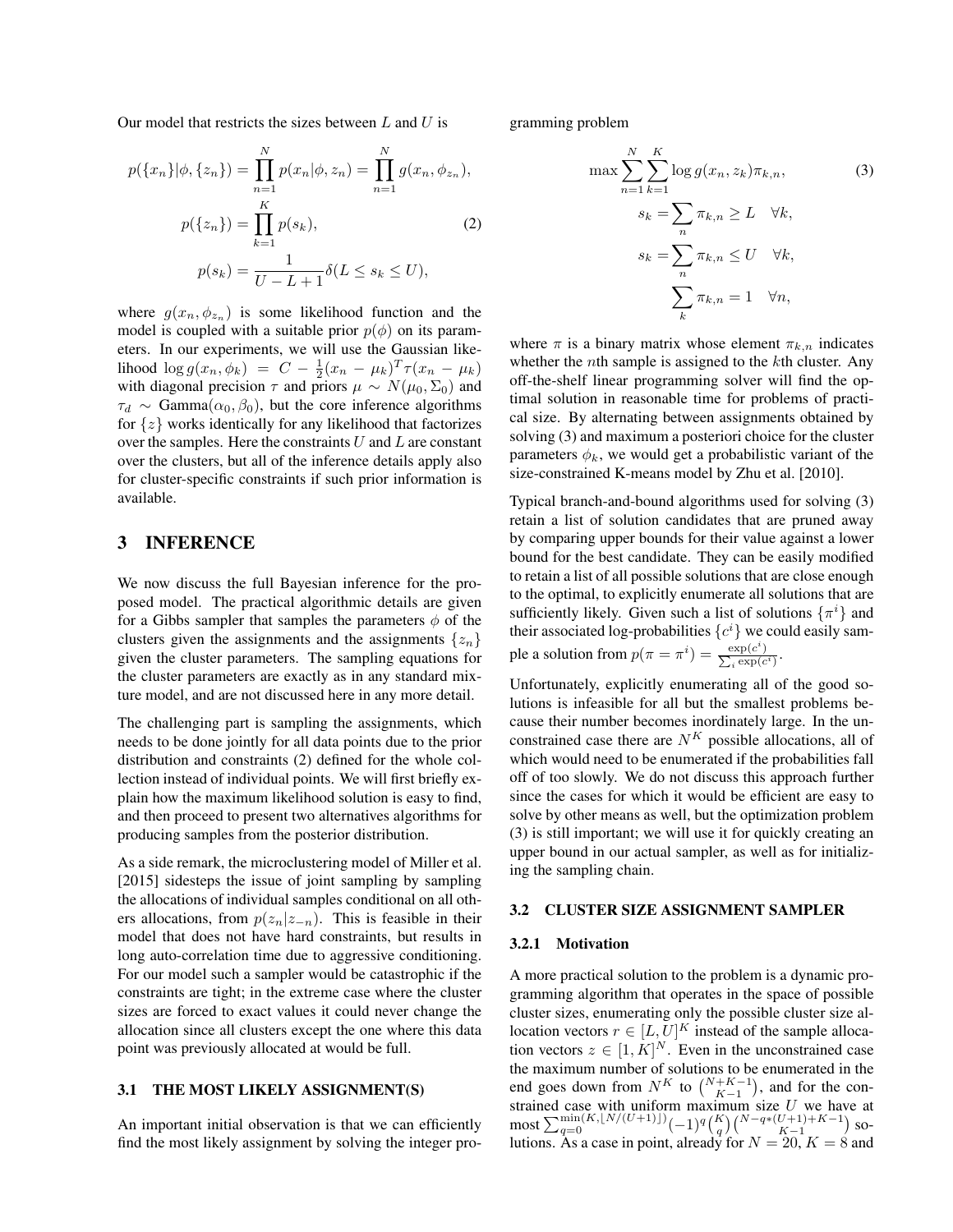$U = 4$  these three numbers would be  $2.6 \times 10^{10}$ , 888.030 and 23.940. With minimum size  $L = 2$  the number of possible solutions would further decrease to just 266. Enumerating  $2.6 \times 10^{10}$  solutions would be clearly infeasible, whereas the result set of at most 266 solutions would cause no trouble.

Operating in the space of cluster size allocations does come with a drawback as well, in the form of more difficult bounding of the solution candidates. Furthermore, the number of solution candidates in the intermediate stages is typically considerably higher than the size of the final set, but still orders of magnitude smaller than the number of individual solutions. We will next show how a reasonably efficient dynamic programming algorithm operating in the space of the cluster sizes can be designed.

#### 3.2.2 Basic Concept

The algorithm operates on solution sets  $A_a = (R_a, q_a)$ , where each set contains a collection of solution candidates  $R_a = \{r_a^i, p_a^i\}$  and the total probability of the set  $q_a = \sum_i p_a^i$ . Each solution i is characterized by a vector of cluster sizes  $r_a^i \in \mathbb{N}^K$  and the associated probability  $p_a^i$ of that particular solution. Throughout the description of the algorithm, subscripts refer to the sets and superscripts to the individual solution candidates within the set, so that  $p_a^i$  means the probability of the *i*th solution candidate in set  $A_a$ <sup>1</sup>

We build a forward-backward sampling algorithm based on dynamic programming reminiscent of the algorithm used for sampling the state sequence of Bayesian hidden Markov models [Scott, 2002]. Similar to that algorithm we make a forward pass to accumulate total probabilities of solutions and a backward pass to sample given the accumulated probabilities after each sample. For HMMs this algorithm can cover all possibilities since it only needs to keep track of K probabilities at each stage, but since we are keeping track of all possible cluster size allocations we also need to prune out solution candidates that will have negligible probability in the final set.

The overall algorithm is illustrated in Figure 1, which also demonstrates how the practical computations are performed.

#### 3.2.3 Forward Pass

The forward pass starts by constructing N initial sets  $A_n$ , each storing the  $K$  possible cluster allocations for one sample. The probability of each solution is given by  $p_n^k =$  $g(x_n, z_k)$ , and the total probability is  $q_n = \sum_k p_n^k$ .

The first iteration of the forward pass picks two of these sets (denoted by  $i$  and  $j$ ) and joins them to create a solution set  $A_{i,j}$ , containing all possible allocations of the two samples, stored still as the possible cluster size allocation vectors  $r_{i,j}^i$  and their probabilities  $p_{i,j}^i$ . This join is performed by a collection of four basic operations described soon and illustrated in Figure 1.

After joining the two sets we proceed to join the resulting set with another of the initial  $N$  sets, denoted by  $l$ , this time producing the set  $A_{i,j,l}$  that stores the joint allocations of all three samples. The process continues this way for  $N-1$  iterations, until all samples have been joined to the final set  $A_{1:N}$ . It stores the probabilities of all possible cluster size allocations that satisfy the constraints. Together with all of the intermediate sets it enables drawing a sample from the posterior using the backward pass described in Section 3.2.5.

#### 3.2.4 Set operations

For manipulating the sets the algorithm requires four basic operations:

- 1. MERGE( $A_a$ , $A_b$ ): Takes as input two sets and combines them, to produce a new set that contains all possible combinations of the solutions in the two sets: each solution in  $A_a$  is paired with each solution in  $A<sub>b</sub>$ , so that the cluster size vectors are summed up and the probabilities are multiplied together. Note that this typically results in duplicate solution candidates, since the same sum  $r_a^i + r_b^j$  can be reached in multiple ways.
- 2. COLLAPSE( $A_a$ ): Takes as input a solution set  $A_a$  with possible duplicates for the cluster size vectors  $r_a^i$  and returns the set so that each unique vector is represented only once. The probability of that set is obtained by summing over the probabilities associated with each duplicate:  $p_a^i = \sum_j p_a^j \quad \forall r_a^j = r_a^i$ .
- 3. CHECKCONSTRAINTS( $A_a$ ,  $U_a$ ,  $L_a$ ): Takes as input a solution set and returns a set that excludes all solutions that violate the constraints. That is, we keep only solutions for which  $L_a \leq r_a^i \leq U_a$  holds for all K elements.
- 4. BOUND( $A_a$ , b): Takes as input a solution set and returns a set that excludes all solutions for which the probability is below the bound,  $p_a^i < b$ .

A single iteration of the forward pass is simply a concatenation of all of the above operations: The initial sets are passed to MERGE, the result of that to COLLAPSE, and then to CHECKCONSTRAINTS and BOUND in either order. Without bounding or checking for the constraints the algorithm would simply proceed to enumerate all possible cluster size allocations, so the efficiency of the algorithm

<sup>&</sup>lt;sup>1</sup>In practice we naturally store the values in the logarithmic domain for numerical stability, but the presentation below uses actual probabilities to avoid needing to write  $\log \sum \exp(\cdot)$  for all cases where we sum up probabilities.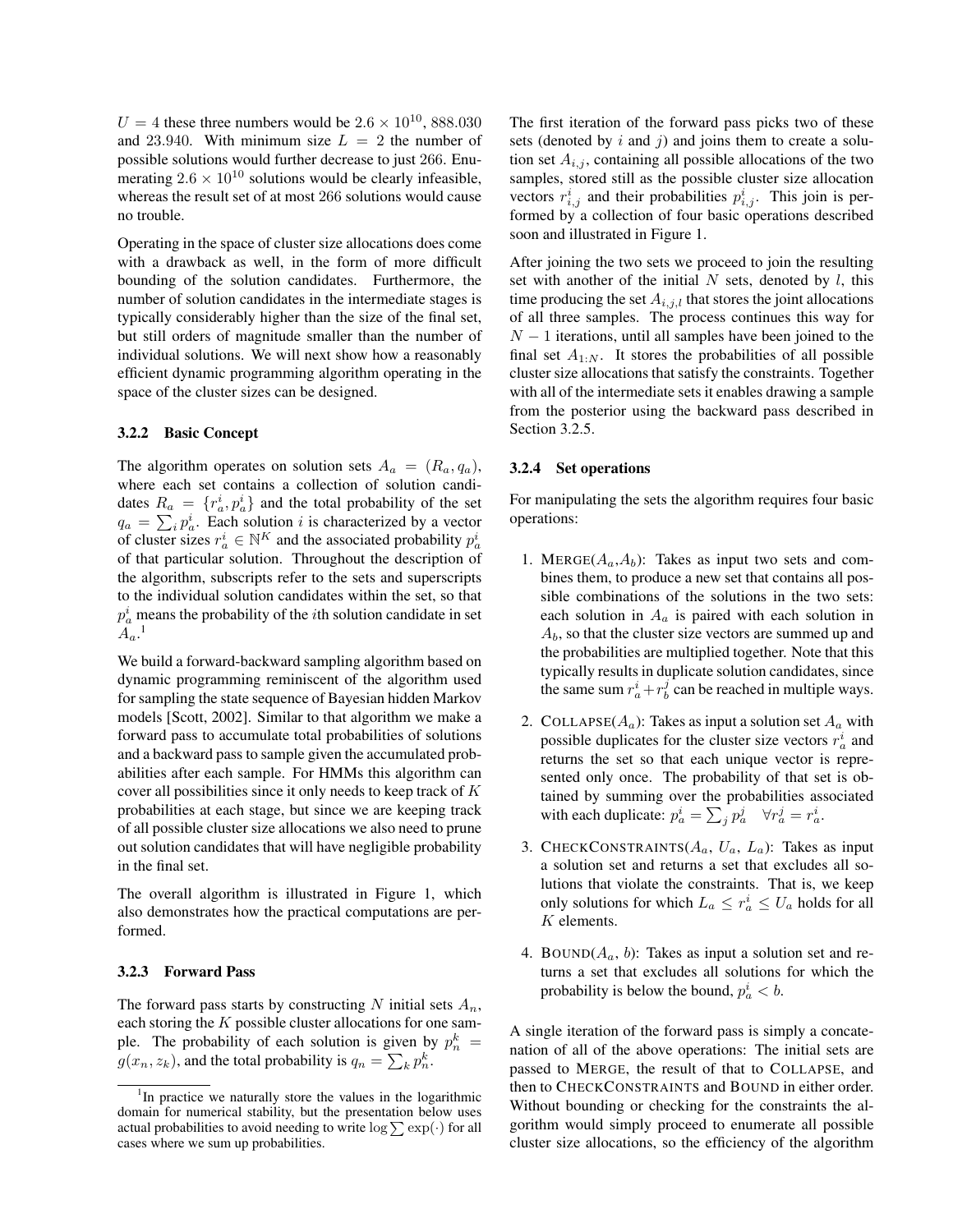## DYNAMIC PROGRAMMING FLOW



Figure 1: **Top:** Schematic overview of the dynamic programming algorithm. The forward pass computes the probabilities of possible cluster size allocation vectors by joining one sample at a time to the current overall solution set marked in yellow, producing the next overall solution set marked in orange. The backwards step then draws a sample by considering the probabilities in the intermediate sets created during the forward pass. Bottom: Example of an individual join. Each set stores all possible cluster size vectors  $r^i$  for the samples in that set with the associated probabilities  $p^i$ , as well as the total probability  $q$  that is their sum. The MERGE operation produces all possible combinations of the cluster size vectors of the two sets, here ordered so that the solutions above the dashed line correspond to  $r_2^1$ , and multiplies the probabilities. The COLLAPSE operation then sums up the probabilities for each unique solution, and CHECKCONSTRAINTS cuts out solutions that exceed the constraints; here solutions with cluster sizes above  $U = 2$  were pruned out. Note that the total probability in the intermediate stage is simply the product of the probabilities for the incoming sets, but the probability of the final result is often considerably smaller. This allows pruning the other sets again since their upper bounds have decreased, here by  $0.56 - 0.3 = 0.26$ , resulting in  $A_5$  now having only two valid solutions instead of three.

depends on how well we can cut out solution candidates based on the constraints and the bound on probabilities.

To efficiently bound the solutions in  $A_a$  we need to know an upper bound for the probability of still unprocessed samples, denoted by  $\beta_a^i$ , and a global lower bound for the probability of the most likely final solution, denoted by  $G = \max_i p_{1:N}^i$ . We can then prune out all solution candidates i in set  $A_a$  for which

$$
p_a^i + \beta_a^i \le G/\Delta,
$$

where  $\Delta$  is a threshold chosen sufficiently large; we use  $\Delta = \exp(12)$  in our experiment, to indicate that we only prune out solutions that are guaranteed to be at least five

orders of magnitude less likely than the optimal one. The bound  $\beta_a^i$  is obtained by inspecting the other sets  $A_m$ . Since we store with each set the total probability of all possible allocations as  $q_m$ , we obtain the bound  $\beta_a^i$ possible allocations as  $q_m$ , we obtain the bound  $\beta_a^i = \sum_{m \neq a} q_m$  that is independent of the solution candidate itself. Note that the quantity  $G$  is in general unknown but we can use any lower bound for that instead and retain the validity (at the expense of longer computation time); we will return to the choice of G in Section 3.2.6.

The constraints used for CHECKCONSTRAINTS are not the original constraints, but instead we need to here look at what the remaining feasible solutions for this set are. For each set we can compute the minimum and maxi-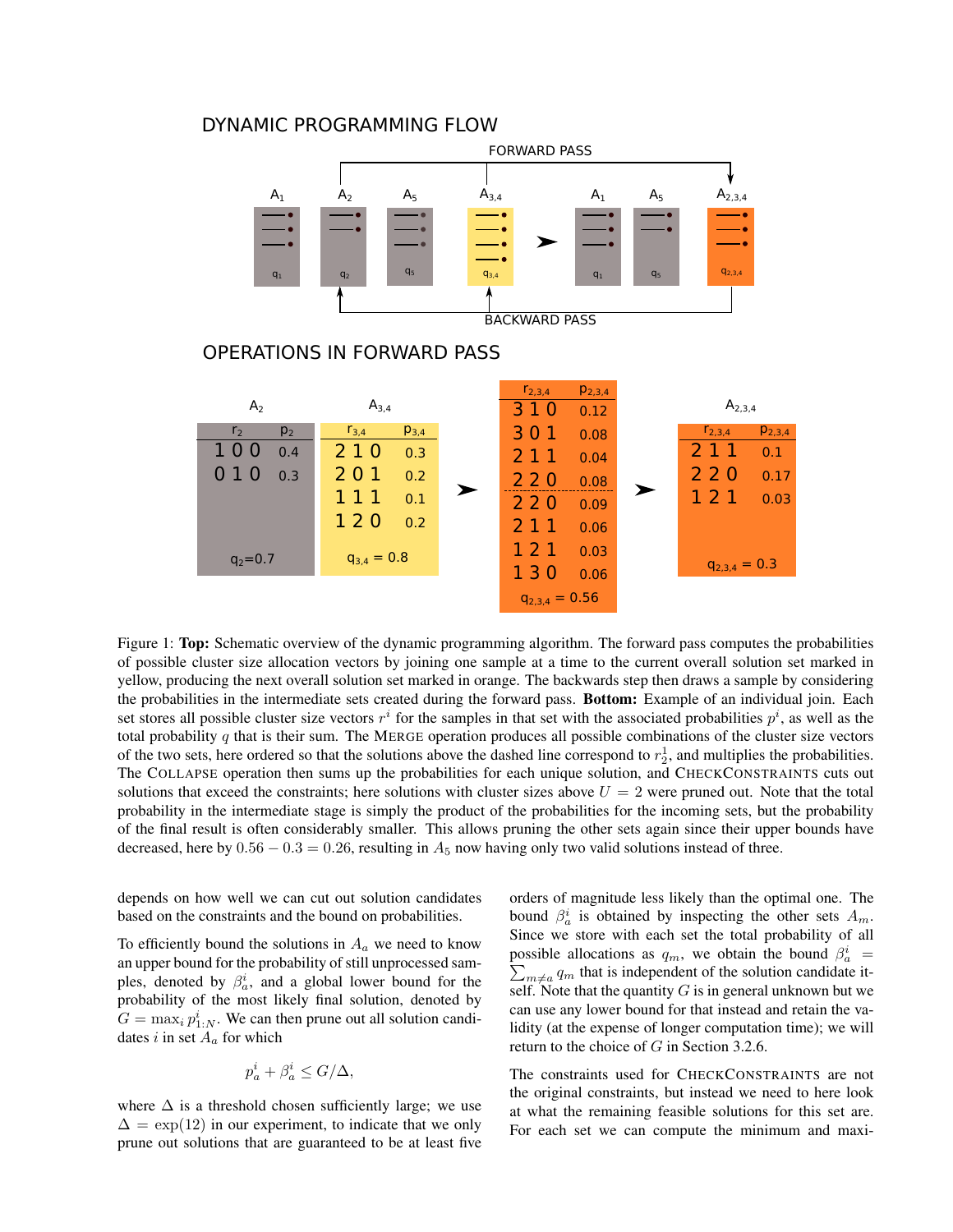mum sizes of the clusters, denoted by  $r_a^l = \min_i r_a^i$  and  $r_a^u = \max_i r_a^i$ , where the minimum and maximum are taken separately for each dimension. Then the constraints for the set  $A_a$  are given by

$$
U_a = U - \sum_{m \neq a} r_m^l,
$$
  

$$
L_a = \max \left( L - \sum_{m \neq a} r_m^u, 0 \right).
$$

In other words, we can subtract from the global bound all the counts that we know for sure will be allocated in some future set, and we need to allocate in this set the counts that cannot be anymore allocated in the future sets.

#### 3.2.5 Backward pass

The actual sample is produced by traversing the partial solution sets backwards, starting from the final set  $A_{1:N}$ . We normalize the probabilities of the possible solutions in that set and randomly sample one of those, denoting it by  $r_{1:N}^l$ . We then find all possible combinations of the last joined set m and its counterpart  $A_{-m}$ , that stores the solutions for all other samples, for which

$$
r_m^i + r_{-m}^j = r_{1:N}^l.
$$

That is, we find the possible solutions in each set that could have been paired up to create the final solution. For each of these we compute the probability  $p_m^i \times p_{-m}^j$  and draw a categorical sample to indicate the cluster assignment for sample m. We then proceed backwards in the table repeating this same procedure, now using  $r_{-m}^{j}$  for the chosen allocation as the target vector, until at the very end we simply pick the only possible allocation for the first sample. This is guaranteed to produce a valid sample, the only error source coming from partial solution sets pruned away because of the upper bound being smaller than  $G/\Delta$ .

#### 3.2.6 Implementation Remarks

The efficiency of the algorithm depends on the order of the samples being merged into the final set. We use a simple heuristic that attempts to keep the size of the intermediate sets minimal, which proved efficient in our preliminary experiments: we keep track of the expected cluster size vector (obtained by summing simple matrix products for all remaining sets), and always join the sample that is expected to violate the maximum constraints most. If no such samples exist, we merge with the set having the smallest number of remaining solutions.

Another key element is keeping the total probabilities  $q_a$ associated with the unprocessed sets updated. Right after the initialization, we can typically exclude considerable number of solution candidates in the singleton sets because already that single assignment would make the full solution too unlikely. Since the bounding is based on the sum over all other sets, including the one that has already accumulated more samples, we should apply BOUND and CHECK-CONSTRAINTS again for all sets after each join.

Finally, we stated earlier that for bounding the candidates we need to know the probability  $G$  of the best final solution, so that we can prune out solutions for which the bounded probability is sufficiently smaller than that. Since we are operating in a depth-first manner we do not obtain such a bound with the algorithm itself. Instead, we find a lower bound for it by the following procedure: we first find the most likely individual solution by solving (3) and compute the cluster sizes  $\hat{r}$  of that solution. We then solve the forward pass with constraints  $L_k = U_k = \hat{r}_k$  and global bound  $G_0$  corresponding to the total probability of all possible assignments without any constraints. This either produces a lower bound for the probability of the solution candidate corresponding to cluster sizes  $\hat{r}$  or, if  $G_0$  is too large, fails by producing an empty set. If the process failed we repeat the procedure using smaller  $G_0$ , until a valid lower bound is obtained. While this procedure is somewhat inefficient it generally still takes only a fraction of the total computation time, especially for hard instances. In our experiments, the resulting lower bound for G was also typically very close to the actual true maximum probability (seen after running the full forward pass).

Finally, for well-separated clusters it is typically not necessary to solve the whole problem in one go. Instead, we can partition the data set into disjoint subsets of data points that do not compete for the same clusters, using a simple greedy procedure. Then we can apply the algorithm for each subset separately, while still guaranteeing to produce an independent sample. In the empirical experiments we skip this step to keep the results as clear as possible (how often the problem splits into disjoint sets depends heavily on the data), but in practice it should be done since finding the disjoint sets is very light operation.

### 3.3 REJECTION SAMPLER

A considerably simpler algorithm for solving the same problem can be obtained by a rejection principle. Despite the simplicity, the rejection sampler presented next will still be a practical solution for some problem instances.

Given  $N$  samples to be allocated to  $K$  clusters, the rejection sampler simply allocates all samples independently, drawing the assignment for each from the normalized likelihoods  $p(z_n = k) = \frac{g(x_n, z_k)}{Z}$ , where Z sums over the probabilities for the different clusters  $k$ . Afterwards, the sampler checks whether the constraints on the cluster sizes are violated. If there are no violations we keep the sample. Otherwise we create another sample and check for the constraints again, continuing until a valid sample is produced.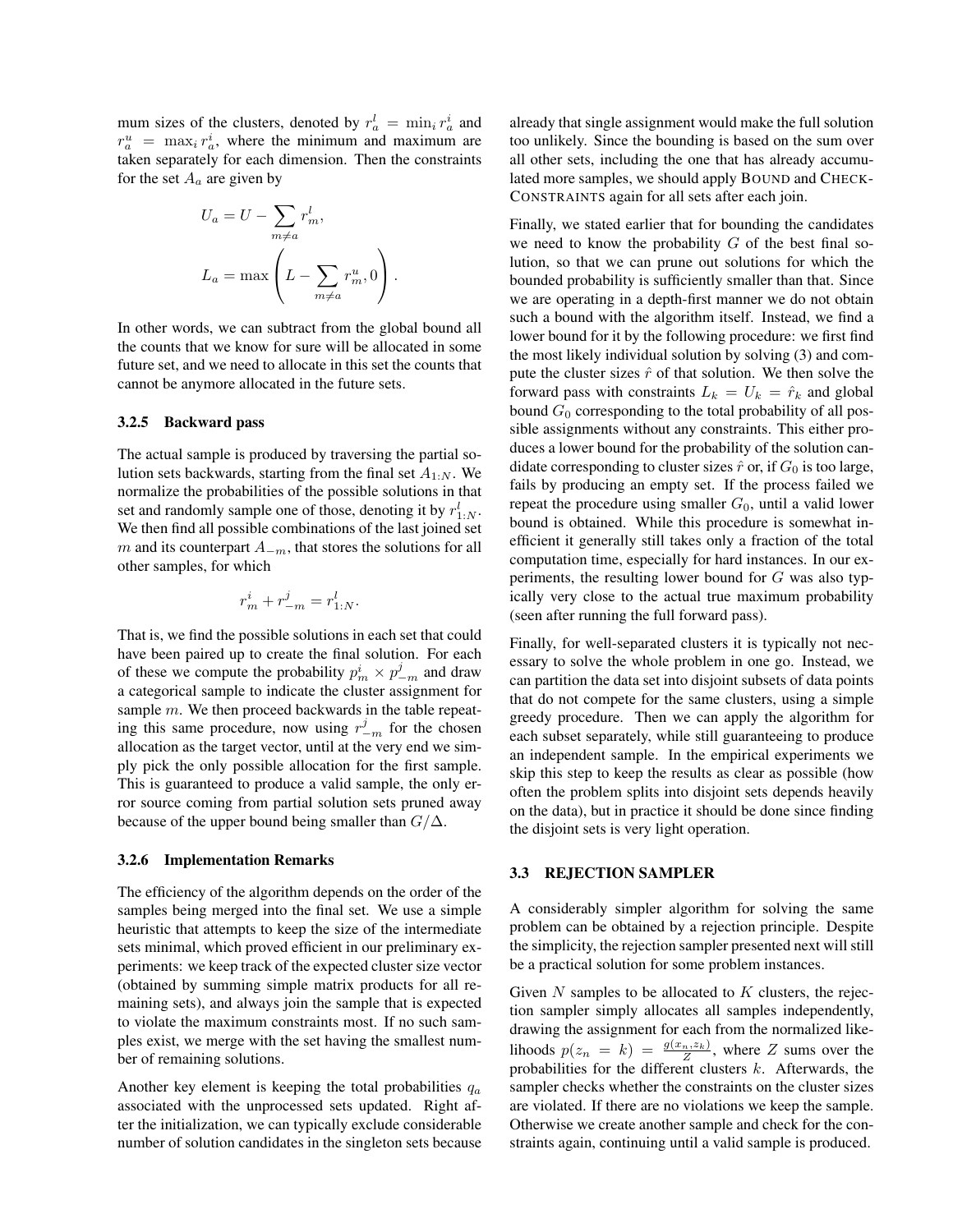This sampler is obviously inefficient for cases where the constraints rule out the most likely solutions, but for cases with loose constraints it is a practical tool. Often the very first sample will be accepted and the sampler is so fast that we can typically afford to re-sample quite many times.

# 4 EVALUATING THE ASSIGNMENT SAMPLERS

In the following we demonstrate the samplers on artificial problems. At this stage we do not consider the sampler as part of a full clustering model, but instead merely look at the process of sampling the cluster assignments given some log-probabilities for the individual assignments. In other words, we simply consider the constrained optimization task of finding all possible solutions to the maximization problem (3) that exceed a certain threshold and drawing a sample from that set.

#### 4.1 PROBLEM INSTANCES

The difficulty of a problem instance can be described crudely along two axes: the optimality gap indicating how close the best individual solution is to the unconstrained optimal allocation, and how quickly the probabilities decay when forced to pick sub-optimal allocations. The former is tightly connected with the tightness of the constraints, whereas the latter related to the tightness and separation of the clusters.

Intuitively, the instances with small (or zero) optimality gap are good for the rejection sampler: Almost all samples produced are within the constraints and hence the sampler is almost as efficient as an unconstrained sampler would be. For the dynamic programming algorithm these instances are the worst possible ones, especially if the probabilities decay slowly; we need to enumerate an excessively large set of solutions. The other extreme of problems with tight constraints and large optimality gap is difficult for the rejection sampler, but easy for the dynamic programming variant as long as the probabilities decay quickly enough.

To study the behavior of the samplers under these characteristics we create random problem instances by sampling the log-probabilities from standard distributions and by controlling the tightness of the constraints. We do this instead of considering actual cluster assignment setups since it allows finer control over the characteristics; for real clustering instances the optimality gap and rate of decay are often correlated in a complicated manner. We return to actual clustering problems in Section 6.

### 4.2 RESULTS

We created random solution instances with  $K \in [6, 15]$ and  $N \in [36, 225]$ , drawing the entries from normal distribution with zero mean and standard deviation  $\sigma \in [4, 40]$ . We then solved the problems with varying degree of constraints, so that each cluster size was allowed to differ from the mean by [0, 3] samples. For each problem, we ran both of the above algorithms and stored the running time until a valid solution was found, terminating the samplers if it took more than 20 seconds.

We summarize the results in Figure 2, where we present the computation times as a function of the problem instance characteristics discussed above. The optimality gap is determined by simply comparing the solution of (3) to the unconstrained optimum, and for measuring the probability decay we use a simple proxy: we count for each sample the number of cluster assignments that have probability above  $1/\Delta$  of the highest probability, excluding the top candidate itself, and sum them up. This approximates the number of free variables to be considered outside the best allocation, but need not correlate with the original problem size. For producing these plots we always grouped all problem instances satisfying specific conditions into one pool, reporting the quantiles of the computation time for that pool. For studying the effect of the optimality gap we only used instances for which the number of free variables is below 50, and for studying the effect of the free variables we considered cases with logarithmic optimality gap below 7.

The experiment confirms the intuitive expectations of the previous section: for small optimality gap the rejection sampler is optimal but it quickly becomes infeasible when the gap grows. The rejection sampler, meanwhile, is efficient for fast enough probability decay (or, equivalently, small enough effective problem size), but becomes extremely slow if the probabilities do not decay quickly enough. A notable observation is that the running time curves of both algorithms have a sharp curve with respect to one of the measures: The running time is reasonably constant and always manageable until some threshold in gap or probability decay, and after that the running time becomes quickly excessive. In other words, the instances with large optimality gap and small decay of probabilities are problematic for both samplers.

# 5 HYBRID SAMPLER

In light of the above experiments, we propose as the final sampling solution a hybrid algorithm that uses both the rejection sampler and the dynamic programming algorithm while avoiding the cases that are too slow for both of them.

For a given task of assigning  $N$  samples, we first try out with the rejection sampler for some number of tries; if we produce a valid sample we keep it and the process terminates. If we fail to produce a valid sample we proceed to evaluate the difficulty of the problem. If the problem is considered easy enough, we apply the dynamic programming algorithm to produce the sample.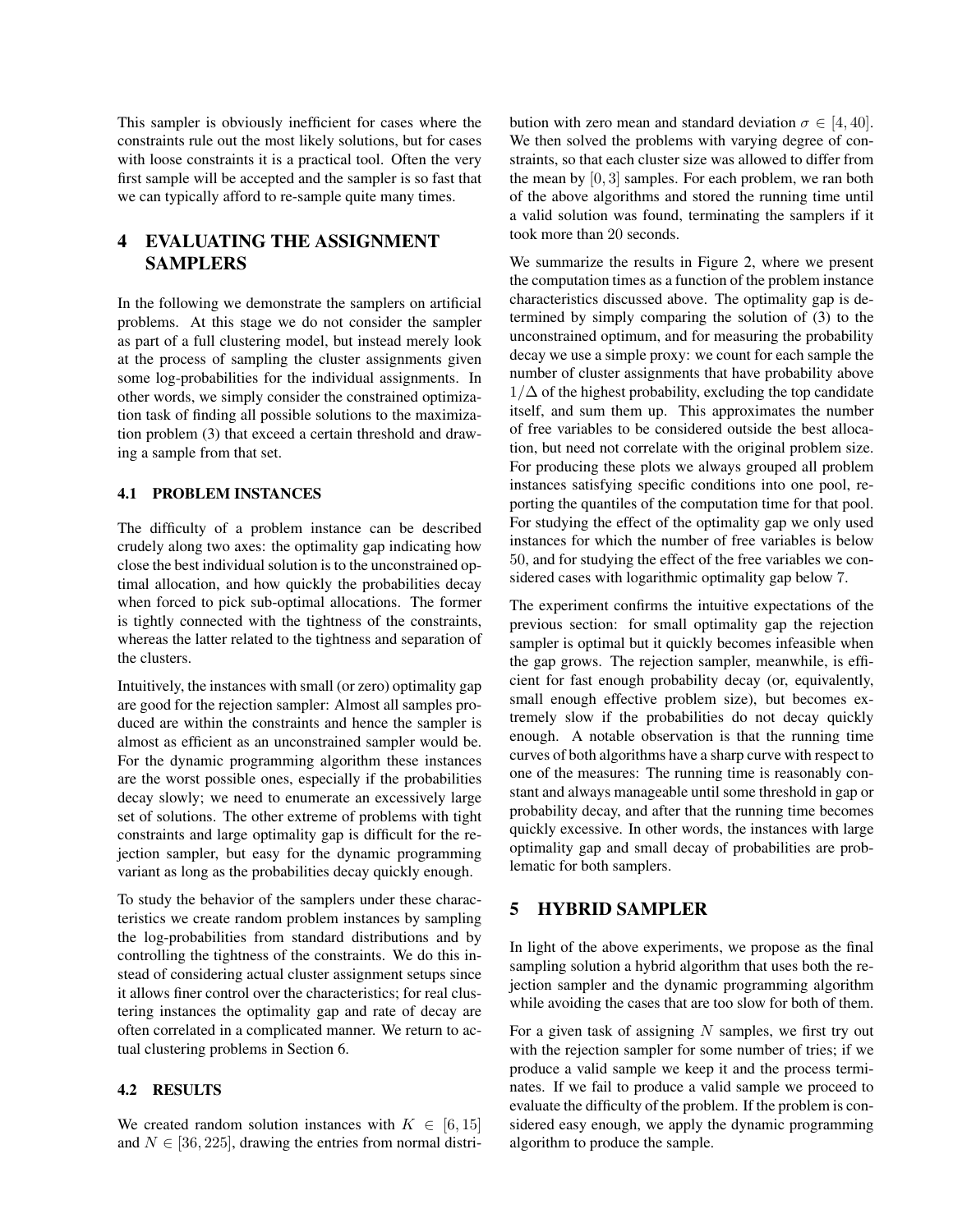

Figure 2: Comparison of running times of the two alternative sampling algorithms in producing a sample from posterior distributions  $p({z_n}||{x_n}, \phi)$  of varying difficulty. For both figures the dark shaded area indicates times between the 35% and 65% quantiles and the light shaded area between the 20% and 80% quantiles, and the times refer to single-core implementations. Top: The rejection sampler breaks down for logarithmic optimality gaps of roughly 7, meaning that the optimal allocation is roughly 1000 times more likely than the best feasible solution, but before that has effectively constant running time. The dynamic programming algorithm is largely insensitive to the optimality gap, but slightly slows down for the harder problems and occasionally takes longer time. Bottom: The dynamic programming sampler breaks down when the probabilities decay off too slowly. Here the horizontal axis denotes the count of non-optimal sample allocations with logprobabilities within 6 points of the most likely allocation for that sampler, and we see the algorithm becomes excessively slow around count 60.

If the problem is considered too challenging for the dynamic programming algorithm we split the problem into smaller chunks. We randomly divide the data point into two sets of  $N/2$  instances each, and draw the assignments for each half conditional on the current assignments for the other half. For each half we again first try the rejection sampler and then consider the dynamic programming sampler or proceed to further subdivide the problem recursively. Assigning only a subset of the data points at a time naturally introduces auto-correlation in the overall sampling chain, but the time saved in not attempting to solve an

overly difficult instance at once allows repeating the process enough times to produce an independent sample.

The exact criteria for when to split the problem into two halves should depend on the cost of sampling the cluster parameters  $\phi$  given the assignments. For models where this stage is efficient, like our Gaussian likelihoods, the increased auto-correlation in sampling the assignments is not an issue and we can sample fairly small sets at once. In the other extreme, such as mixture models where approximative Bayesian computation [Csillery et al., 2010] is needed for sampling the cluster parameters, it pays off to solve the whole problem at once even if it takes a long time.

A full-blown analysis stage should inspect the rate of decline for the probabilities, the optimality gap, the number of solutions within the constraints, and possibly other statistics. In practice, however, we resort to a simpler heuristic to avoid the computation needed for the analysis (finding the optimality gap requires solving (3)); we simply use the same measure of effective problem size used in Section 4.2 and use the dynamic programming algorithm for cases where this number is small enough.

# 6 EVALUATING THE MICROCLUSTERING MODEL

Next we evaluate the final hybrid algorithm as part of a whole microclustering model to illustrate the balance between the two alternative solutions. As explained above, the algorithm has two parameters: The number of times the rejection sampler is tried before giving up, and the maximum complexity of the problem instance solved with the dynamic programming solver. Both parameters control how many samples can be jointly allocated; bigger values make it more likely that the sampler can allocate large number of data points at once, but at the same time increases the computational time per posterior sample. The relative ratio of these two parameters, in turn, controls how often each of the algorithms is in practice used; high number of tries and small complexity threshold imply that the rejection sampler allocates most samples, and vice versa.

Figure 3 illustrates the effect of the two parameters for an example clustering problem where the input data is uniformly distributed in a two-dimensional rectangle; the data has no natural cluster structure and hence the constraints are crucial in guaranteeing balanced cluster sizes. We show results for both 64 data points being clustered into  $K = 8$ clusters and 256 data points being clustered into  $K = 16$ clusters, constraining the clusters to be exactly identical in size. For both cases the results are similar: The rejection sampler takes care of the assignments of majority of the samples unless the maximum number of trials is very low, but using the dynamic sampler to solve harder problem instances helps assign more data points at a time. Both indi-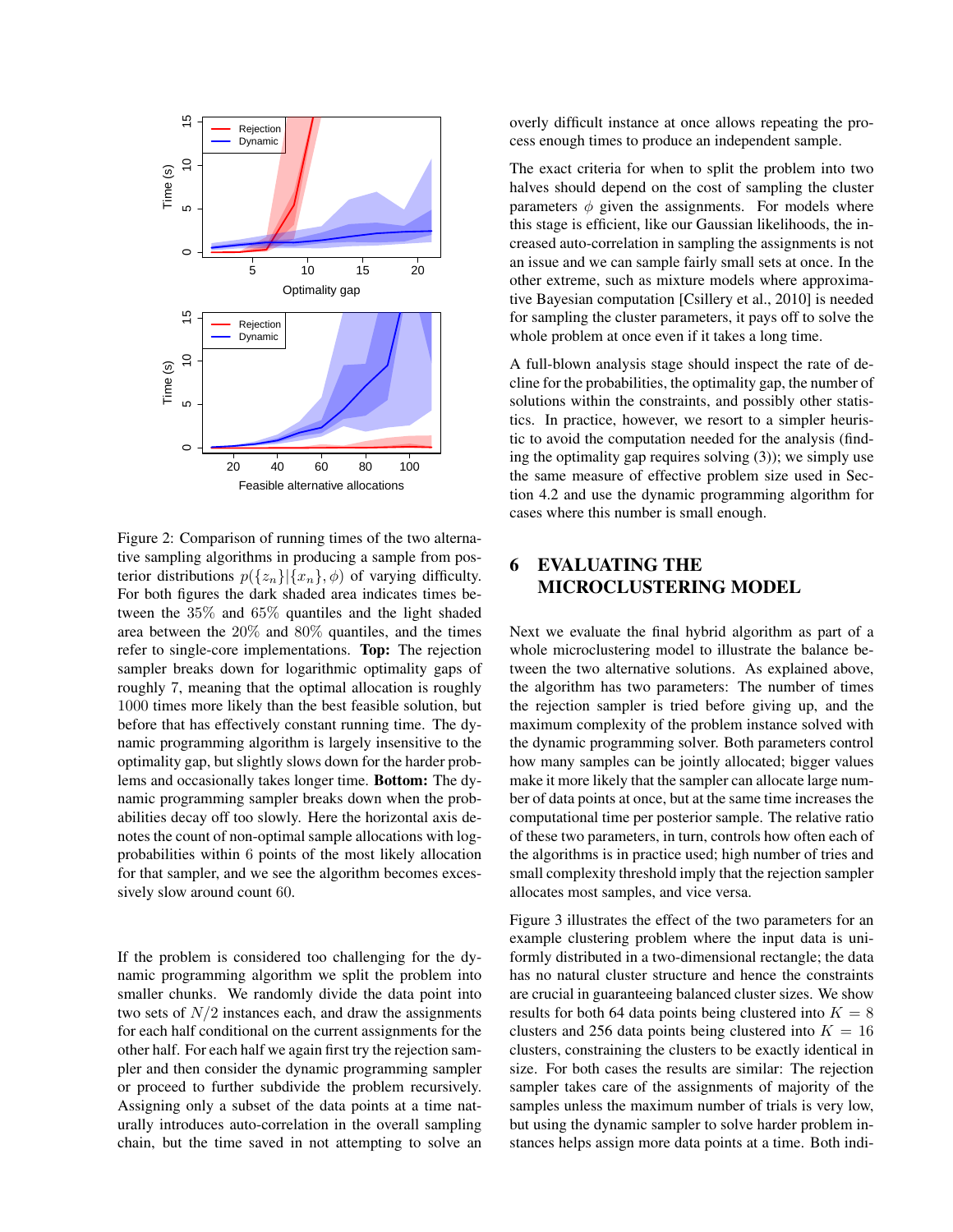

Figure 3: Illustration of the hybrid algorithm on two clustering problems. The top row corresponds to clustering  $N = 64$  data points into  $K = 8$  clusters and bottom row to clustering  $N = 256$  samples into  $K = 16$  clusters. For both cases the data points are uniformly distributed on a two-dimensional space, the clusters are forced to be of equal size, and the results are averaged over five randomly created data sets. The left plots show how many data points are on average assigned by the rejection sampler; the ratio naturally goes up if we try several times before giving up and down if we solve harder problems using the dynamic programming algorithm. The colored lines corresponding to different maximum difficulty scores, corresponding to the number of free variables in the problem instance as defined in Section 4.2. The right plots characterize the overall efficiency of the algorithm, plotting the average number of data points assigned jointly (by either algorithm) versus the computational time required for producing the whole posterior sample. Points closer to the top left corner are here the best, quickly allocating several data points at once, and we see that comparable results are obtained with several combinations for the two parameters as long as the extreme values are avoided. The color-codes in the right plot match the left one; for example, the red line shows how the behavior of the sampler evolves for maximum problem difficulty of 16 when the number of allowed rejections grows from 2 to 512.

vidual algorithms are hence useful for the overall solution. Importantly, a wide range of parameter values gives satisfactory results, suggesting that the overall algorithm is not very sensitive to the choice of the thresholds.

# 7 DISCUSSION

In this work we introduced a new microclustering model [Miller et al., 2015] for solving clustering tasks with predefined constraints on the sizes of the clusters, motivated by scenarios where the clusters are used, for example, in creating teams of fixed sizes [Kim et al., 2015] or for allocating items for further processing of (manual or automated) workers with limited capacity. To control the sizes we introduced a cluster assignment prior that does not factorize over the samples but instead over the clusters; this formulation is more general and can be used also for models without hard constraints. One straightforward extension would consider priors where the log-probability of the cluster decays linearly when moving away from some preferred size; for such a prior we can still find the most likely assignment easily and hence can generalize the whole sampler.

The model requires the cluster assignments to be drawn jointly for all data points, which increases the computational cost compared to standard mixture models. We discussed two alternative samplers and showed that each is efficient for a subclass of problems, and then proceeded to present a practical algorithm that can draw samples also for large data collections with the possible expense of increased auto-correlation for overly complex problem instances. The algorithm attempts to assign all samples jointly, but in case the problem instance is too difficult it recursively splits the problem into two parts and assigns the samples conditional on the assignments for the other part. Probabilistic treatment of clustering is most useful for fairly small cluster sizes that necessitate explicitly treating the full posterior, and we showed that for such setups we can draw posterior samples in a fraction of a second.

Finally, we want to encourage Bayesian practitioners to consider combinatorial constraints in their models. Even though the problem of finding all solutions that exceed a certain threshold is considerably harder than finding the best one, it is still feasible for problems of moderate size. Sampling-based probabilistic inference also comes with natural solution for splitting the problem into easier and smaller sub-problems, in form of conditioning based on a subset of the assignments. Consequently, we believe that several types of combinatorial constraints can be incorporated into typical latent-variable models and other probabilistic models with fairly low additional overhead. The auto-correlation of the sampling chain increases and the individual sampler steps typically take longer time, but one should not shy away from introducing the constraints if they are important for the model itself.

#### Acknowledgements

The work was supported by the Academy of Finland, via the Finnish Center of Excellence in Computational Inference Research (COIN) and grant 266969.